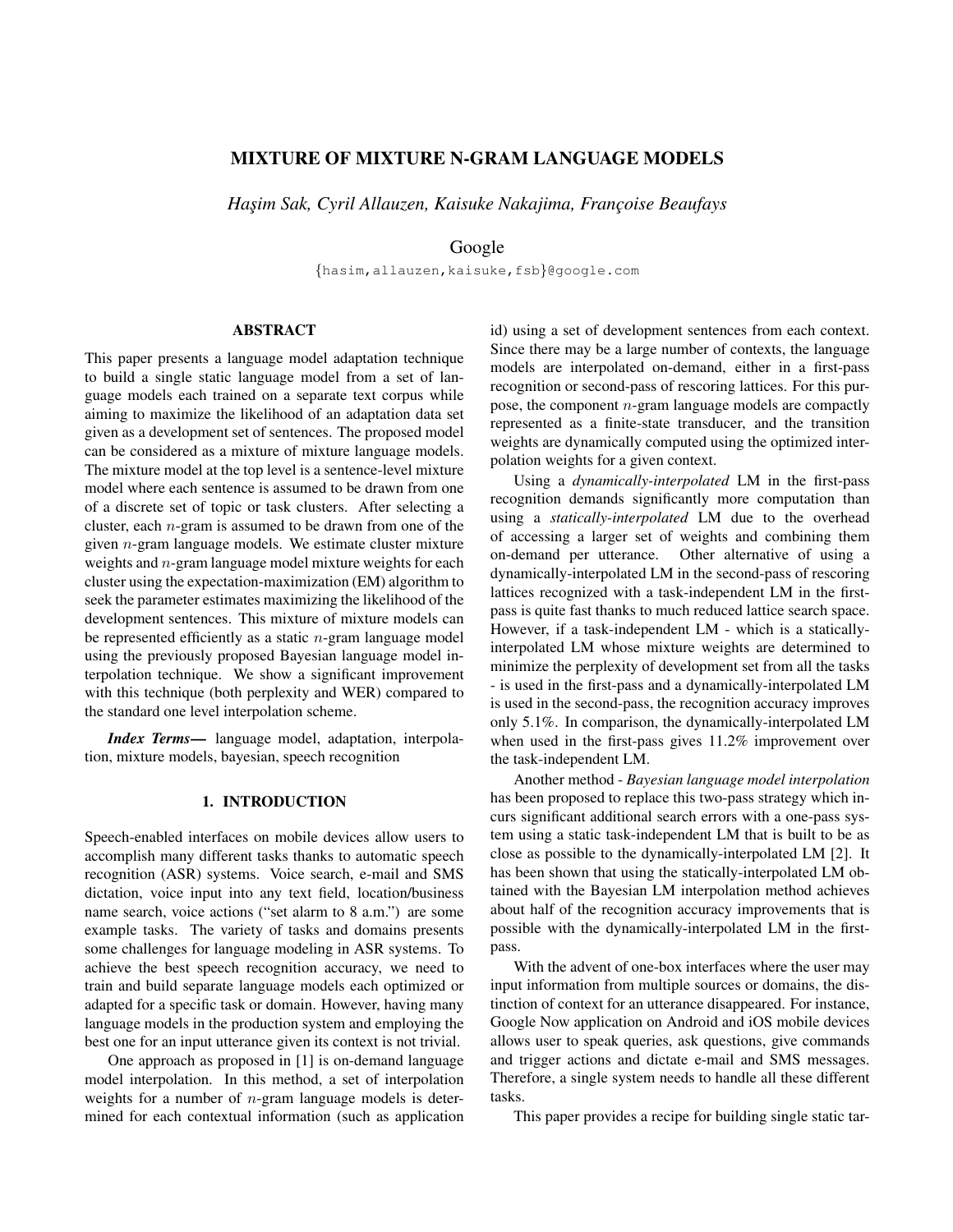get n-gram LM by interpolating set of source LMs pretrained on different training corpora/topics. The resulting interpolated model is optimized for the perplexity on a representative development set. The development set is assumed to be a collection of sentences each independently drawn from a set of latent topics (i.e. no topic definition or topic labeling is available for the development and test data; the amount of data for different topics can be very unbalanced). We show that a two level interpolation scheme is appropriate for this scenario combining n-gram level interpolation and sentence level interpolation.  $N$ -gram level interpolation, where  $n$ -gram probabilities from different source LMs are linearly interpolated, is suitable for synthesizing LMs for the latent topics. Each topic LMs is used to evaluate probability of a test sentence. The resulting probabilities are further linearly interpolated. The resulting interpolation scheme can be seen as *mixture of mixture* n*-gram language models*. The resulting interpolated LM, which is derived on development data, can be represented as standard n-gram LM using the Bayesian language model interpolation technique [2], which is fixed for testing.

#### 2. RELATED WORK

There are a large number of studies on statistical language model adaptation as reviewed in [3]. Mixture language models as a common adaptation technique linearly interpolate a set of n-gram language models each trained on a separate topic or task domain using a set of mixture weights (interpolation weights) estimated to maximize the likelihood of the adaptation data (development set) [4, 5]. The interpolation can be performed at the *n*-gram level [4] or sentence level [5]. Other adaptation techniques have been proposed for dialog systems, which use the dialog state to adapt the language models instead of pre-defined topics [6, 7, 8].

This study differs from the related work in the literature in various ways. First, the source corpora for the language models is mostly a collection of sentences or text queries where there is no document structure to model with topic models. Second, there are a large number of tasks in the development set as determined by the applications, where the task domains are very diverse. Third, we use the probabilities assigned to each sentence by a set of language models to cluster the development set into a given number of topic or task clusters rather than clustering the training data. Then, a set of  $n$ -gram mixture weights for each cluster are estimated to maximize the likelihood of the sentences in that cluster. The proposed model can be considered as a sentence level mixture model of n-gram level mixture models.

## 3. MIXTURE OF MIXTURE N-GRAM LANGUAGE MODELS

We assume that we are given a set of language models each trained on a separate corpus possibly from different sources or domains, and a collection of sentences as a development set. The goal is to estimate and build a statically-interpolated language model maximizing the likelihood of the development sentences.

Let  $G_1, ..., G_M$  be the set of M given n-gram language models and  $p_m(w|h) = p(w|h, m)$  be the probability that word w follows history  $h$  as estimated by model  $G_m$ . A simple  $n$ -gram level linear interpolation of LMs gives us a statically-interpolated language model. This mixture model is simply mixtures of  $n$ -gram probabilities from the component LMs and the mixture weights  $\lambda_1, ..., \lambda_M$  can be optimized using the EM algorithm to maximize likelihood of development sentences:

$$
p(w|h) = \sum_{m=1}^{M} \lambda_m p_m(w|h)
$$

In this paper, we show that we can estimate and build a better statically-interpolated LM by using sentence-level cluster mixture models of n-gram level mixture models. In this mixture of mixture models, the probability of a sentence (word sequence)  $w$  is defined as follows:

$$
p(\boldsymbol{w}) = \sum_{c=1}^{C} \gamma_c p_c(\boldsymbol{w})
$$
  
= 
$$
\sum_{c=1}^{C} \gamma_c \prod_i p_c(w_i|h_i)
$$
  
= 
$$
\sum_{c=1}^{C} \gamma_c \prod_i \sum_{m=1}^{M} \lambda_{c,m} p_m(w_i|h_i)
$$

where C is the number of clusters,  $\gamma_1, ..., \gamma_C$  is the sentencelevel cluster mixture weights,  $p_c(.|.)$  is a probability distribution of *n*-gram level mixtures for the  $c^{th}$  cluster.  $\lambda_{c,m}$  for  $m = 1...M$ ,  $c = 1...C$  is the *n*-gram level mixture weigth for the  $m^{th}$  n-gram language model  $G_m$ . As formulated, this interpolated model is a mixture of mixture models with model parameters  $\theta = \{\gamma_c, \lambda_{c,m} : 1 \leq c \leq C, 1 \leq m \leq M\}.$ 

Given a set of sentences  $W$ , we can find the maximum likelihood estimate of these unknown mixture parameters using the EM algorithm. We assume that each sentence is drawn from an unobserved latent cluster and each  $n$ -gram is drawn from a latent n-gram language model. The EM algorithm is an iterative approach to find the unknown parameters  $\theta$  that maximizes the likelihood of the observed data  $W$ :

$$
\arg \max_{\theta} L(\theta; \mathbf{W}) = \arg \max_{\theta} p(\mathbf{W}|\theta)
$$

$$
= \arg \max_{\theta} \prod_{w} p(w|\theta)
$$

### 3.1. Estimation of Mixture Parameters

In the proposed model, we assume there is a latent unobserved cluster variable corresponding to each sentence. We can consider this as a clustering problem where each sentence in the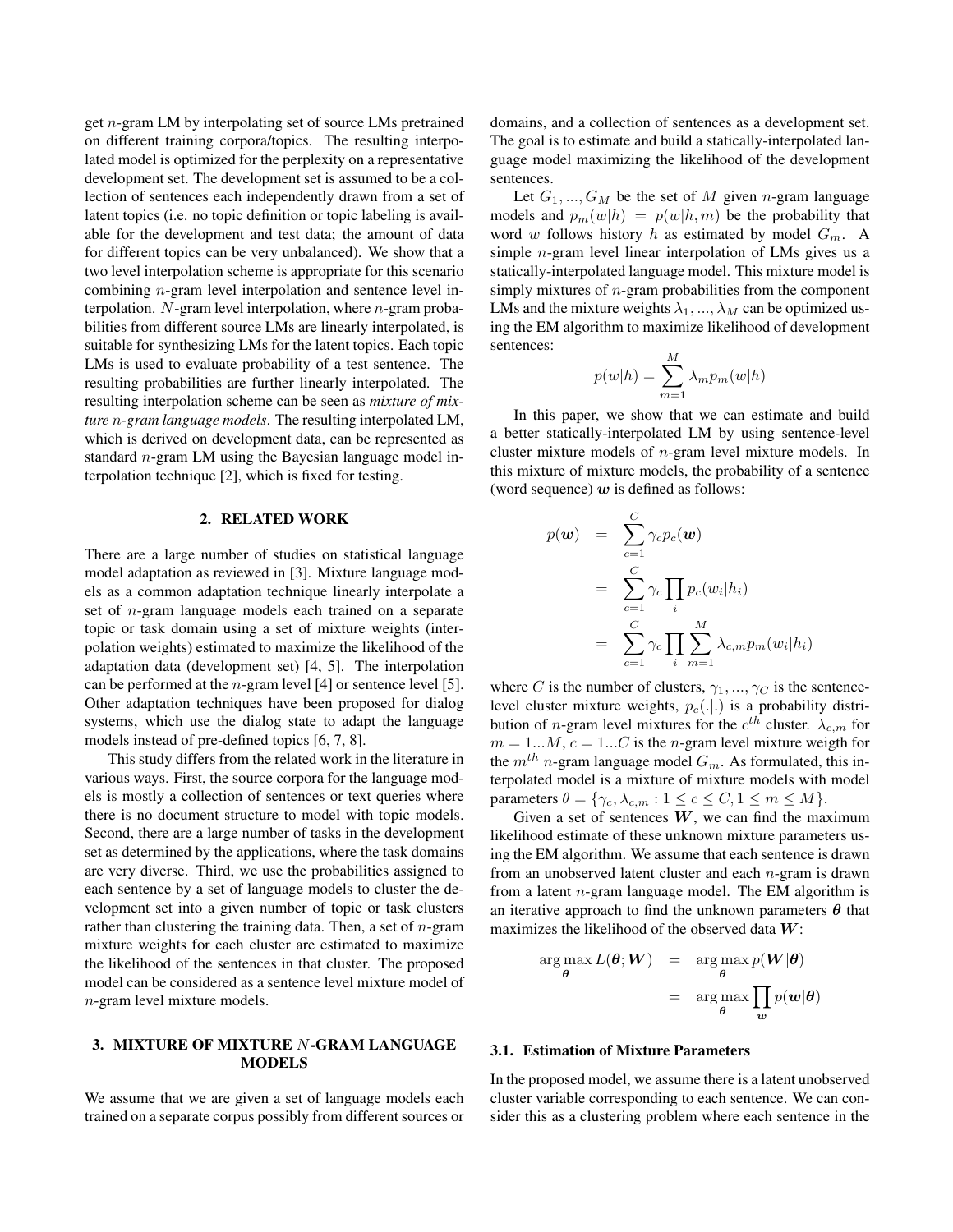development set is assigned to one of  $C$  clusters. In the formulation of this clustering problem, we can apply two types of EM algorithm. In the (soft-)EM type algorithm, we estimate the probability of each cluster assignment for each sentence and use the probabilities associated with a particular cluster assignment to compute a weighted estimation of ngram mixture parameters for each cluster. In the hard-EM type algorithm (which is an approximation to EM algorithm), we make a hard choice for the cluster assignments of the sentences where each sentence is assigned to a single cluster given the current model parameters, and use the current assignments to estimate  $n$ -gram mixture parameters for each cluster.

In the *hard-EM algorithm*, we first randomly select C sentences from the development set  $W$  and estimate the mixture coefficients for each sentence that locally maximizes the likelihood of that sentence using the EM algorithm. For each of the  $C$  sentences, we create a corresponding cluster whose initial mixture weights are those estimated for the sentence. We then iterate between two steps:

• Assign each sentence  $w$  in  $W$  to the cluster whose mixture weights maximizes the likelihood of the sentence. This gives a clustering as a set of sentences  $S_c$  for each cluster c:

$$
S_c = \{ \boldsymbol{w} : p_c(\boldsymbol{w}) \geq p_i(\boldsymbol{w}), \forall \ 1 \leq i \leq C \}
$$

• Calculate the new mixture weights for each cluster to be the mixture weights optimizing the likelihood of the sentences in each cluster using the EM algorithm. The mixture weights for  $n$ -gram language models for each cluster can be found using the following iterative parameter update EM solution:

$$
\lambda'_{c,m} = \frac{1}{||S_c||} \sum_{w \in S_c} \sum_{i=1}^{|w|} p(m|w_i, h_i, c)
$$

$$
= \frac{1}{||S_c||} \sum_{w \in S_c} \sum_{i=1}^{|w|} \frac{\lambda_{c,m} p_m(w_i|h_i)}{\sum_{j=1}^M \lambda_{c,j} p_j(w_i|h_i)}
$$

where  $||S_c|| = \sum_{\mathbf{w} \in S_c} |\mathbf{w}|$  is the number of all words in the cluster c.

We can stop this iterative process after a fixed number of iterations or when the total likelihood of the development sentences given the current parameters does not improve. Finally, the mixture weights for each cluster is calculated as  $\gamma_c = \frac{|S_c|}{|W|}$ .

In the *(soft-)EM algorithm*, we initialize the cluster mixture weights  $\gamma_c$  and *n*-gram mixture model weights  $\lambda_{c,m}$  for each cluster randomly. We then iteratively update the model parameters as follows:

$$
\lambda'_{c,m} = \frac{1}{N_c} \sum_{\mathbf{w}} p(c|\mathbf{w}) \sum_{i=1}^{|\mathbf{w}|} p(m|w_i, h_i, c)
$$

$$
= \frac{1}{N_c} \sum_{\mathbf{w}} p(c|\mathbf{w}) \sum_{i=1}^{|\mathbf{w}|} \frac{\lambda_{c,m} p_m(w_i|h_i)}{\sum_{j=1}^{M} \lambda_{c,j} p_j(w_i|h_i)}
$$

$$
\gamma'_c = \frac{1}{|\mathbf{W}|} \sum_{\mathbf{w}} p(c|\mathbf{w})
$$

where  $N_c$  and  $p(c|\mathbf{w})$  is defined as follows:

$$
N_c = \sum_{\mathbf{w} \in \mathbf{W}} p(c|\mathbf{w})|\mathbf{w}|
$$

$$
p(c|\mathbf{w}) = \frac{\gamma_c p_c(\mathbf{w})}{\sum_{i=1}^C \gamma_i p_i(\mathbf{w})}
$$

$$
p_c(\mathbf{w}) = \prod_{i=1}^{|\mathbf{w}|} p_c(w_i|h_i) = \prod_{i=1}^{|\mathbf{w}|} \sum_{m=1}^M \lambda_{c,m} p_m(w_i|h_i)
$$

Note that the EM algorithm does not guarantee that the iterative updating of parameters converges to a global maximum likelihood estimation of the parameters. The EM algorithm may converge to a local maximum of likelihood function depending on the initial parameters.

#### 3.2. Bayesian Language Model Interpolation

A language model interpolation technique - Bayesian LM interpolation - has been proposed to build a static taskindependent LM to approximate a task-dependent dynamicallyinterpolated LM using the task priors and the estimated mixture weights for each task [2]. This technique is used to build a statically-interpolated  $n$ -gram LM with standard finite-state representation for our mixture of mixture language models. The only difference in the Bayesian LM interpolation formulation (see [2]) is that the task prior probabilities are replaced with the cluster mixture weights as follows:

$$
p(\boldsymbol{w}) = \prod_{i} \sum_{m=1}^{M} \alpha_{m,h_i} p_m(w_i|h_i)
$$

where state-dependent mixture weights  $\alpha_{m,h_i}$  is defined as:

$$
\alpha_{m,h_i} = \sum_{c=1}^{C} p(c|h_i)\lambda_{c,m}
$$

$$
p(c|h_i) = \frac{p(h_i|c)\gamma_c}{\sum_{c=1}^{C} p(h_i|c)\gamma_c}
$$

$$
p(h_i|c) = \prod_{j=1}^{i} p(w_j|h_j, c) = \prod_{j=1}^{i} \sum_{m=1}^{M} \lambda_{c,m} p_m(w_j|h_j)
$$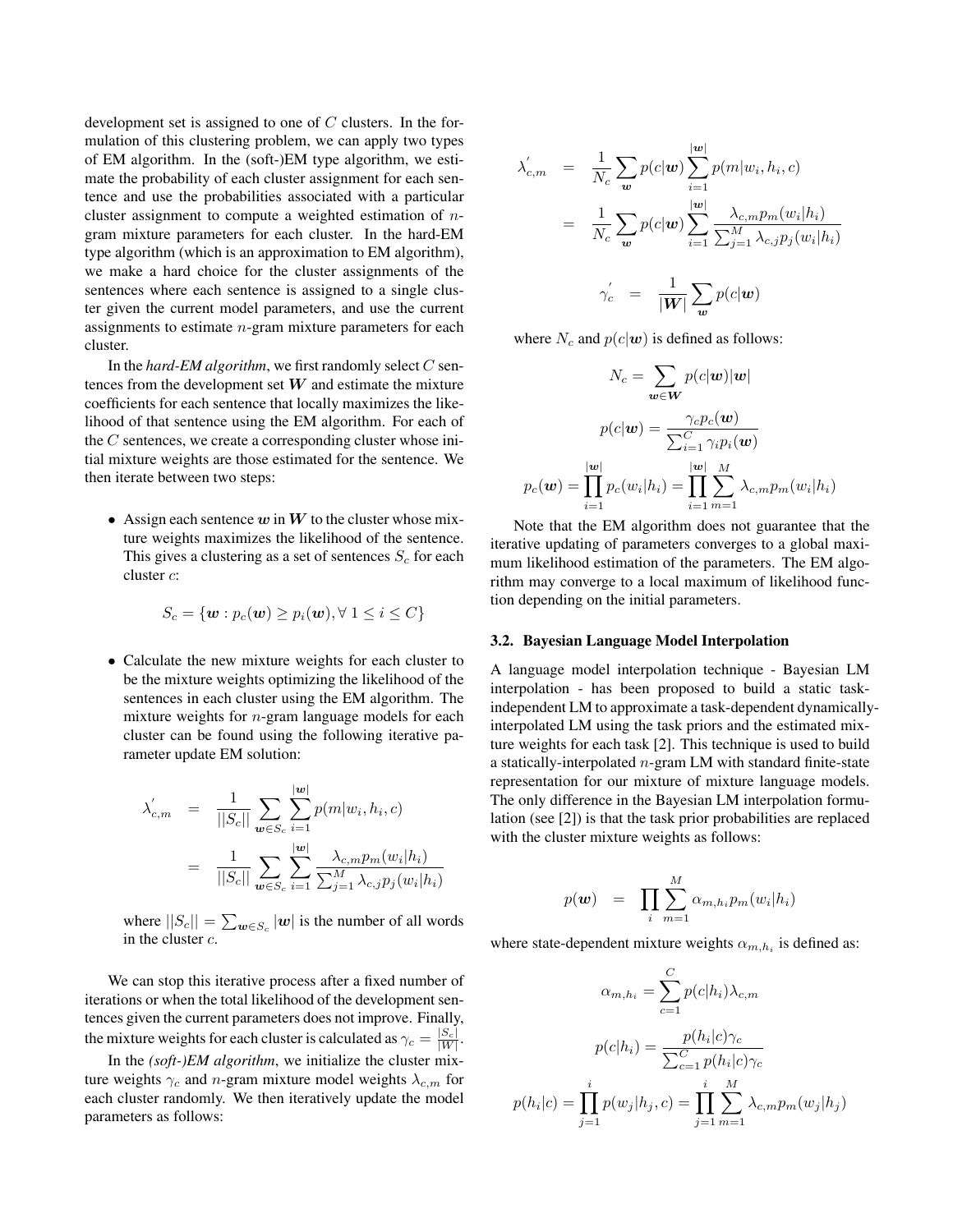using the cluster mixture weights  $\gamma_c$  and *n*-gram mixture model weights  $\lambda_{c,m}$  for each cluster estimated with the EM algorithm.

### 4. SYSTEMS & DATA

For the language model interpolation experiments, we trained 10 5-gram language models individually with Katz-backoff from 10 separate data sources. Each language model is pruned to 23 million  $n$ -grams using Stolcke pruning [10]. The data sources used vary in size, from a few million to a few billion sentences. They consist of web documents, typed queries, SMS messages, voice actions, queries from various applications, dictated messages and speech recognition transcripts of utterances filtered with a threshold on recognition confidence scores. The transcripts are supposed to provide domain adaptation with self-supervision. All the user data used in the language models is anonymized. They are in the written-domain and the language models are trained in the written-domain without converting the sources to the verbal domain [11]. The language models are statically-interpolated and the final model is pruned again to 23 million  $n$ -grams. The vocabulary size of the final interpolated LM is 2.8 million.

We use a combined development set from 5 separate sources supposed to be representative of the expected traffic as the language model adaptation data in the interpolation experiments. The combined development set contains 92K sentences. Each source is obtained by hand-transcribing randomly selected anonymized utterances from the speech recognition logs. They consist of voice actions, voice search queries, queries from specific applications, and dictated messages.

Our acoustic models used in the speech recognition experiments are standard 3-state context dependent (triphone) HMM models which use a deep neural network (DNN) to estimate HMM-state posteriors [9]. The DNN model is a standard feed-forward neural network with 8 hidden layers of 2560 nodes. The input layer is the concatenation of 26 consecutive frames of 40-dimensional log filterbank energies calculated on 25ms windows of speech every 10ms. The 7969 softmax outputs estimate the posterior of each state.

## 5. EXPERIMENTAL RESULTS

We experimented with both soft and hard-clustering of development sentences to estimate and build the mixture of mixture n-gram language models. We saw that soft-clustering performs slightly better. Therefore, we choose to report only the perplexity results using the soft-clustering in this section.

Figure 1 shows the convergence of development set perplexity with increasing number of iterations in the (soft-)EM algorithm. We also vary the number of classes used in the



Fig. 1. The *development* set perplexity versus number of iterations in the (soft-)EM algorithm for various number of clusters.

clustering to see how it affects the development set perplexity. We see that the perplexity starts to converge around 12 clusters and 10 iterations of the EM algorithm. The interpolated language model with the 1-class corresponds to standard linear interpolation with interpolation weights optimized on all the development sentences. The development set perplexity with the 12-class model improves significantly by 17.5% over the 1-class model.

Figure 2 shows the test set perplexity for three test sets used in the speech recognition experiments with various number of classes obtained after 10 iterations. The first test set – *Maps* has 64K words and consists of utterances from the Google maps application. The second one – *Search* has 98K words and consists of voice search utterances. The final one – *Unified* has 136K words and is a unified set of voice search and dictation utterances. The perplexity improvements for the 12-class model versus the 1-class model are 31%, 6.5% and 18% on *Maps*, *Search* and *Unified* test sets, relatively. The relatively large improvement on the *Maps* system is expected since the portion of maps like queries in the development set is relatively small and the development set distribution is biased towards voice search queries.

We evaluate the speech recognition accuracy of the interpolated language models on three test sets which are obtained by hand-transcribing anonymized and randomly selected utterances from our speech recognition system logs. All test sets are transcribed in the written domain (e.g. "set alarm for 12:30" rather than "set alarm for twelve thirty") and we measure the speech recognition accuracy in the written domain.

Table 1 compares the word error rates (WERs) of mixture of mixture language models (statically interpolated with Bayesian LM interpolation technique) with various number of clusters and a Bayesian interpolated language model using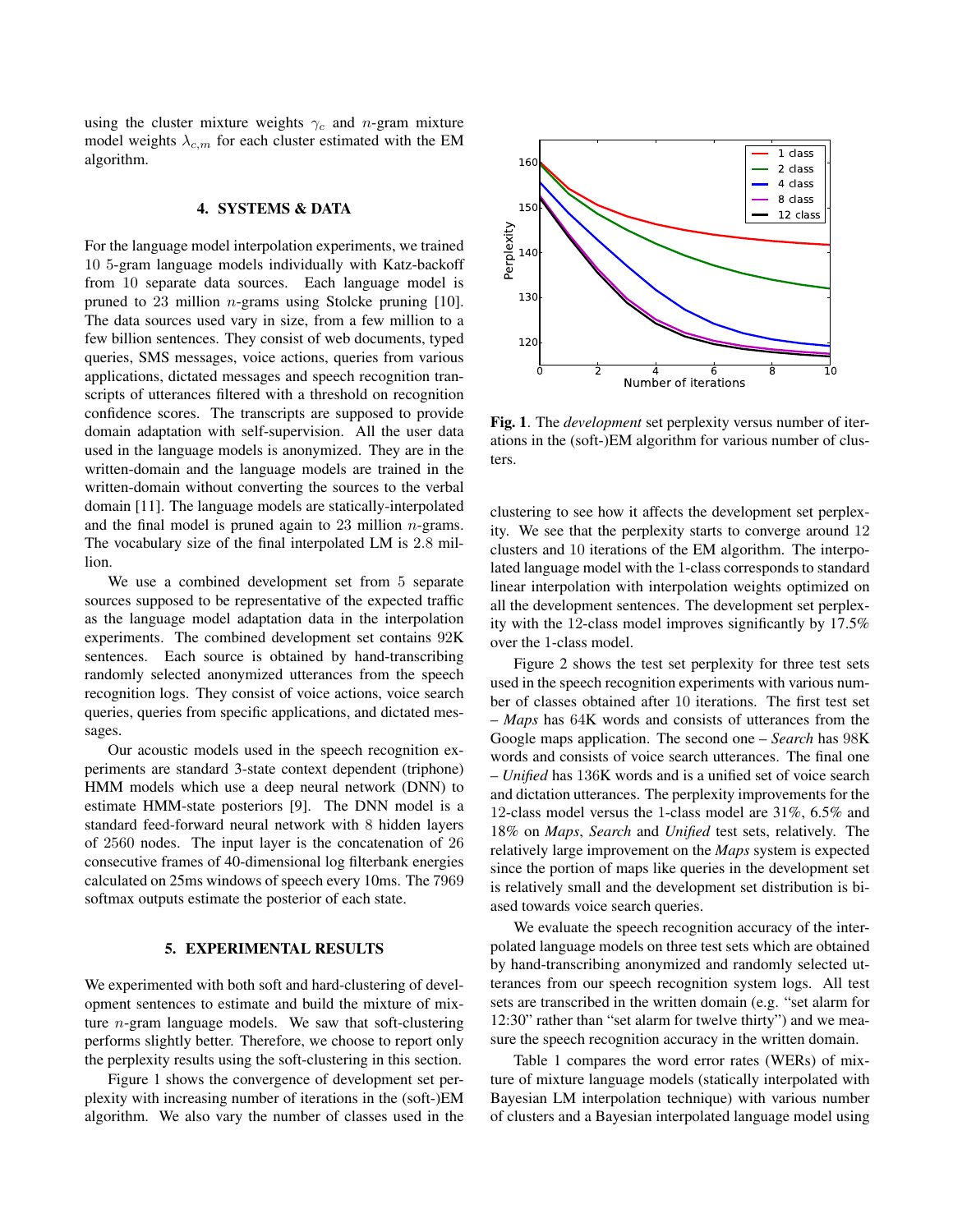

Fig. 2. Perplexity for test sets.

| Class          |      |       |      | 12   | Bayesian |
|----------------|------|-------|------|------|----------|
| Search         | 13.8 | 13.7  | 13.5 | 13.5 | 13.6     |
| Maps           | 13.4 | 12.5  | 12.5 | 12.4 | 12.8     |
| <b>Unified</b> | 11.4 | -11.1 | 11.1 | 11.1 | 11.0     |

Table 1. Comparison of word error rates on three test sets using mixture of mixture language models and a Bayesian interpolated model.

task information on three test sets. Although the Bayesian model uses the contextual information (e.g. application id) in the development set to estimate the task priors and task specific mixture weights, mixture of mixture models generally performs better by estimating cluster and  $n$ -gram mixture weights using only the development sentences.

## 6. CONCLUSION

We presented mixture of mixture  $n$ -gram language models. This model is a statically-interpolated language model from a set of language models and aims to maximize the likelihood of a development set of sentences by clustering these sentences using the probabilities assigned by the component language models. The cluster and  $n$ -gram mixture weights are estimated with the EM algorithm. Using the estimated model parameters, we build a statically-interpolated  $n$ -gram language model using the Bayesian language model interpolation technique. We show that mixture of mixture language models results in better speech recognition accuracy when we need to build a single speech recognition system that needs to handle various types of recognition tasks.

## 7. REFERENCES

[1] Brandon Ballinger, Cyril Allauzen, Alexander Gruenstein, and Johan Schalkwyk, "On-demand language model interpolation for mobile speech input," in *Interspeech*, 2010, pp. 1812–1815.

- [2] Cyril Allauzen and Michael Riley, "Bayesian language model interpolation for mobile speech input," in *Proceedings of Interspeech*, 2011, pp. 1429–1432.
- [3] Jerome R. Bellegarda, "Statistical language model adaptation: review and perspectives," *Speech Communication*, vol. 42, pp. 93–108, 2004.
- [4] Reinhard Kneser and Volker Steinbiss, "On the dynamic adaptation of stochastic language models," in *Proceedings of ICASSP*, 1993, pp. 586–589.
- [5] Rukmini M. Iyer and Mari Ostendorf, "Modeling long distance dependence in language: Topic mixtures versus dynamic cache models," *Speech and Audio Processing, IEEE Transactions on*, vol. 7, no. 1, pp. 30–39, 1999.
- [6] Frank Wessel, Andrea Baader, and Hermann Ney, "A comparison of dialogue-state dependent language models," in *ESCA Tutorial and Research Workshop (ETRW) on Interactive Dialogue in Multi-Modal Systems*, 1999, pp. 93–96.
- [7] Wei Xu and Alexander I. Rudnicky, "Language modeling for dialog system," pp. 118–121, 2000.
- [8] Karthik Visweswariah and Harry Printz, "Language models conditioned on dialog state," in *INTERSPEECH*, 2001, pp. 251–254.
- [9] Navdeep Jaitly, Patrick Nguyen, Andrew Senior, and Vincent Vanhoucke, "Application of pretrained deep neural networks to large vocabulary speech recognition," in *Proceedings of Interspeech*, 2012.
- [10] Andreas Stolcke, "Entropy-based pruning of backoff language models," in *DARPA Broadcast News Transcription and Understanding Workshop*, 1998, pp. 270– 274.